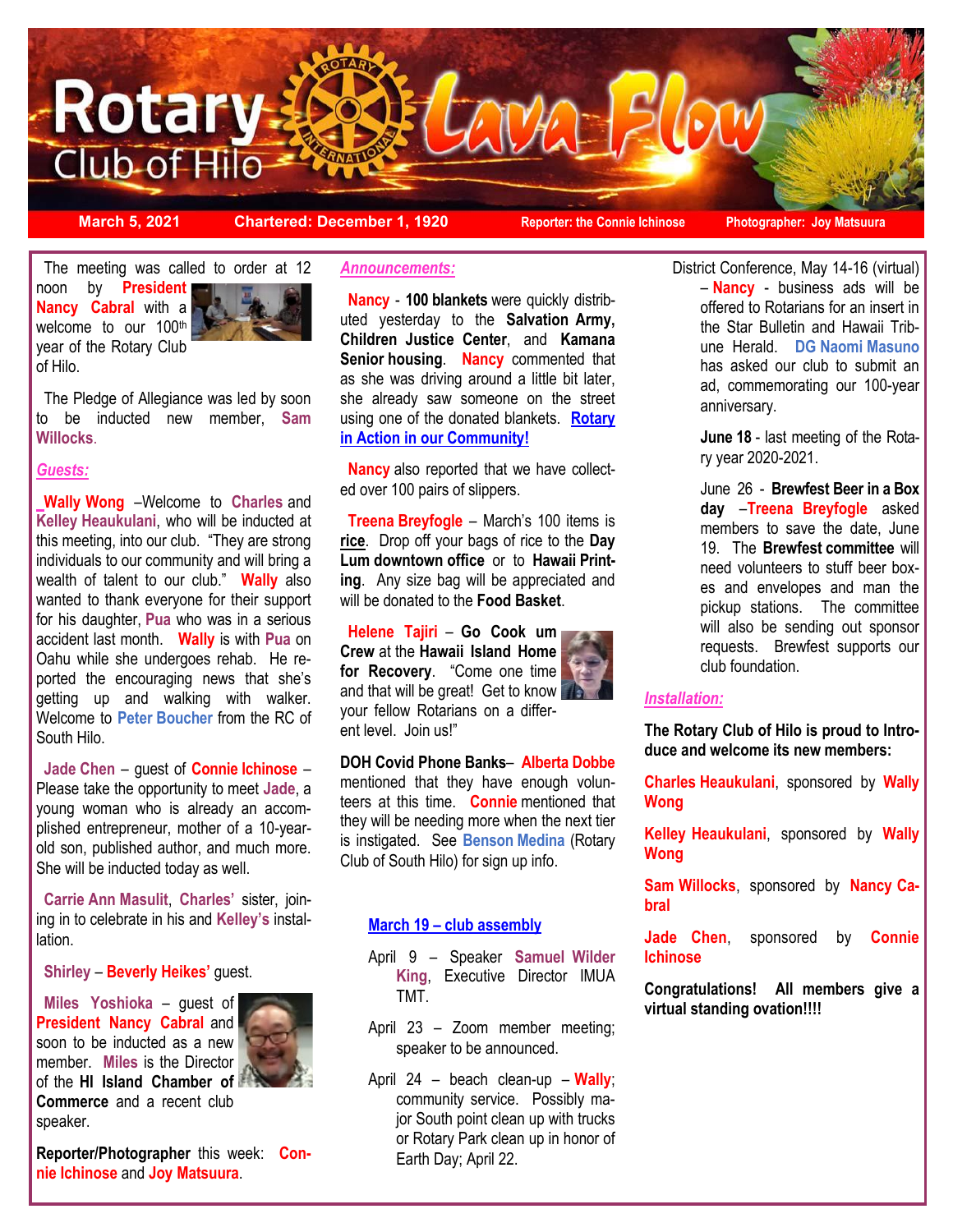# *Birthdays:*

| <b>Patty Bray</b>       | Mar <sub>04</sub> |
|-------------------------|-------------------|
| <b>Bobby Dugar</b>      | <b>Mar 09</b>     |
| <b>Kelvin Watanabe</b>  | Mar 13            |
| <b>Kelly Heaukulani</b> | <b>Mar 25</b>     |
| <b>Helene Tajiri</b>    | <b>Mar 25</b>     |

#### *Club Anniversary:*

| <b>Cathy Gray</b>         | Mar 03 2017 (4)  |
|---------------------------|------------------|
| <b>Jade Chen</b>          | Mar 05 2021      |
| <b>Charles Heaukulani</b> | Mar 05 2021      |
| <b>Kelly Heaukulani</b>   | Mar 05 2021      |
| <b>Sam Willocks</b>       | Mar 05 2021      |
| <b>Beckie Marshall</b>    | Mar 6 2020 (1)   |
| <b>Lani Olds</b>          | Mar 6 2020 (1)   |
| <b>Cindy Boots</b>        | Mar 07 1997 (24) |
| <b>Tom Brown</b>          | Mar 17 1989 (32) |
| Naomi Menor               | Mar 18 1988 (33) |
| <b>Tammy Silva</b>        | Mar 23 2012 (9)  |
| <b>Chris Tamm</b>         | Mar 24 1995 (26) |
| <b>Helene Tajiri</b>      | Mar 25 1994 (27) |
| <b>Galen Ichinose</b>     | Mar 31 2017 (4)  |

#### *Wedding Anniversary:*

**Sam & Sandy Wallis** Mar 01 1969 (52) Mitch & Karen Dodo Mar 12 2005 (16) Jim Cheney & Xiao Ying Sun Mar 18 2005 (16) Jerry & Sandy Watanabe Mar 19 1989 (32) Jeremiah & Toni Leonard Mar 20 2013 (8) Beverly & Ken Heikes Mar 23 1996 (25)<br>Helene & Harvey Tajiri Mar 23 1968 (53) Helene & Harvey Tajiri

#### *Announcements:*

**Mar 19 - President Nancy & Board Mar 26 - No Meeting April 02- No Meeting April 09– Imua TMT Samuel W. King & James Stone**

### *Club Administration 2021-2021*

President:- **Nancy Cabral**  President Elect- **Beverly Heikes** Vice-President- **Kerry Glass** Past President- **Anna Liu** Secretary- **Susan Munro** Treasurer- **Jen Tanouye** Sergeant-at-Arms- **Jacob Bratton** Foundations- **Shane Okimoto** Membership– **Connie Ichinose** Public Relations- **Marcia Prose** Community Service- **Wally Wong** Vocational Services- **Mike Meyer** International Service**—Patrick Smith** New Generations- **Gail Takaki** Club Service- **Bobby Dugar** Hilo Rotary Club Foundation- **Tim Beatty** Hawaii Rotary Youth Foundation- **Mitch Dodo** Programs- **Jim Cheney** Attendance- **Judy Gibson/Dirk Yoshina** Lava Flow– **Genie Phillips**

*Paul Harris Recognition* – Shane Okimoto recognized Mike Meyer for attaining his Paul Harris +1. Shane explained that \$1000 or points earn your first Paul Harris achievement. Each additional \$1000 donation to the Rotary Foundation (TRF) or points get you the next level. One of our annual club goals is to achieve EREY (Every Rotarian Every Year), where every Rotarian in our club donates at least \$25 to TRF. Mike remarked that he got a reminder to give his EREY donation and when he did, this is what put him over the top and got him to his coveted +1 status!

#### *Happy Birthday to:*

February – Lorraine Shin (Feb. 20); Naomi Menor (Feb. 23); Jim Cheney (Feb. 28). March – Patty Bray (March 4) *Rotary anniversaries:*  Bob Fox, 37 years; Keith Okamoto, 5 years; Eddie Hara, 34 years; Cathy Gray, 4 years.

## *Happy Dollars:*

Bob Fox - \$500 in honor of his 37 years in Rotary. Bob added, "Nani Mau is dying to have us back." He expressed the sentiment that many of us are feeling – let's get back to our weekly in person meetings!

Helene - \$25 to HRYF in honor of Treena's excellent video on the club's 100 anniversary.

Connie - \$25 to TRF to start off new member Jade's Paul Harris/EREY. Nancy - \$25 each for Sam, Charlie, and Kelley to start off their Paul Harris/ EREY.

Charles - \$25 (TRF) in honor of Pua, Wally's daughter.

Carrie - \$25 in honor of her brother, Charlie's new membership to the RCH.

Jade - \$25 (TRF) Thank you for the honor of becoming a member of the RCH.

Beckie - \$25 in honor of the first virtual RYLA – watching students blossom

brought her so much joy. "Mentoring their leadership makes me a better leader!"

*RYLA:* Jen Tanouye – Thank you to all Rotarians who helped this past weekend. Special thank you's to Gail Takaki, Kathleen McGilvray, Patti Terada, Danielle Preston, Beckie

Marshall. Also, to those who helped deliver Ryla boxes and pizzas to the students: Helene Tajiri, Connie



Happy Dollars



Ichinose, and Nancy Cabral. More than 100 students from across the state participated. Jen will share some great videos in near future.

#### *Happy Dollars continued:*

Skye - \$25 to either club foundation or TRF.

D'Andrea - \$30 (TRF) happy because she just had the honor of a live stream performance, singing for Rotary International. D'Andrea has 2 singles coming out. Check them out on all social media platforms under "Queen of Opera".

Nancy - \$100 HRCF in honor of RYLA and her grandson, Justin who attended and had a great time! He made a lot of friends and was glad that his grandma forced him to attend. Beckie added that a young man named Jacob did an excellent job, helping with many of the technical issues!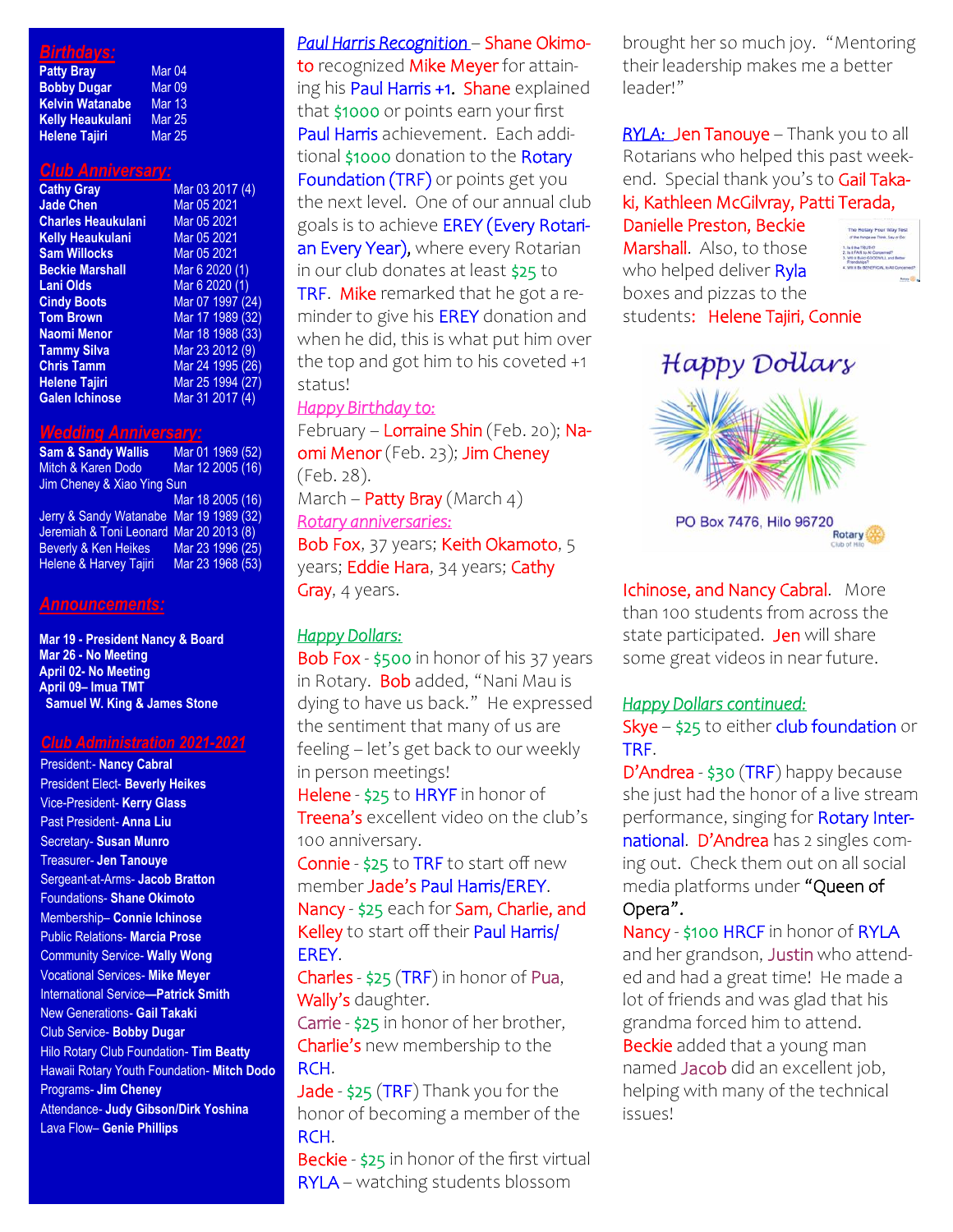# *Guest speaker* – Mayor Mitch Roth

Our esteemed Mayor and RCH member, Mitch Roth began his talk sharing that, "With every adversity there is always a greater opportunity." Mitch recently suffered a severe heart attack. While recovering, he discovered some interesting information. Recovering HMSA patients' cardiac rehab is only covered if done in Kona. This causes a good deal of hardship for many on the east side of the island. If they don't go, there is a 40% likelihood that they will experience another heart attack. This is where Mitch discovered one of the benefits of being the mayor – he has had conversations with HMSA's CEO to remedy the situation. He also asked why the new HMC cardiac facility has not been progressing and discovered that the process is stuck in, you guessed it, permitting! Mitch's administration is working on improving and streamlining the permitting process.

To clarify the confusion, Mitch confirmed that the 10-person maximum gathering requirement is still in place. But he had some good news in that the Governor is planning to reopen much of the state as of April 1st. All but one mayor agrees (**Mitch** was one of those in agreement).

In addition, upcoming very soon will be a new proclamation amendment regarding outdoor gatherings which will up the maximum to 25 people in attendance. It will also be possible for other businesses like the Palace Theater to operate and have functions of more than 10 people in attendance. They will need to go through Civil Defense and submit a safety plan to receive approval. This will be a big thing for hotels, who need to be able to operate and bring back the tourists. All this is to ensure that reopenings are done in a safe manner. Part of the proclamation amendment will include business exceptions and should be signed by the Governor by Monday. March 8.

One of Mayor Roth's campaign promises was to conduct a sustainability summit within the first 100 days of this term. True to his word, our Mayor is in the middle of just such a summit, its speakers include Nainoa Thompson, among others and break out sessions. One of the major sustainability concerns is the ability for our kids to raise their kids on this island and so on for generations to come. Affordable housing, quality jobs, like jobs in the STEM industry are key components.

Food sustainability is another major issue. We need to be able to grow our own food and not be so dependent on imported products. Another topic is effective transportation, mainly our island's bus availability and effectiveness. Over 2,500 people have registered for this summit. It gives the community an opportunity to weigh in on these important issues.

Mitch added, "Right now, I'm a complete vegan - no meat, no oils, no fun!" This led to his introduction of a new and exciting initiative called "Island Chef." The format is similar to the TV reality singing competition, "the Voice." The premise is to have kids participating in a cooking competition where famous local chefs like Sam Choy and Chef Peter from the Mauna Lani pick teams and work as mentors to these aspiring young chefs. The goal is to get kids interested in eating local foods. The top teams will win monetary prizes and the chefs win bragging rights. Mitch is aiming for the summer to launch this project.

Questions/Comments from the members: Jim Cheney is concerned with wild pig problems at the Wailoa boat harbor. Mitch replied that because this is state lands it would be handled by DLNR. Nancy remarked, "it's a problem everywhere! At my house we fatten them up in our dog kennels and call them laulau!"

Newton Chu – "Take care of yourself, Mitch. The proclamation change and opening up interisland travel will be good. We can open carefully and quietly in our state." Wise words from another wise man!

New member Charles Heaukulani- led 4 Way Test. The meeting adjourned at 1 p.m.